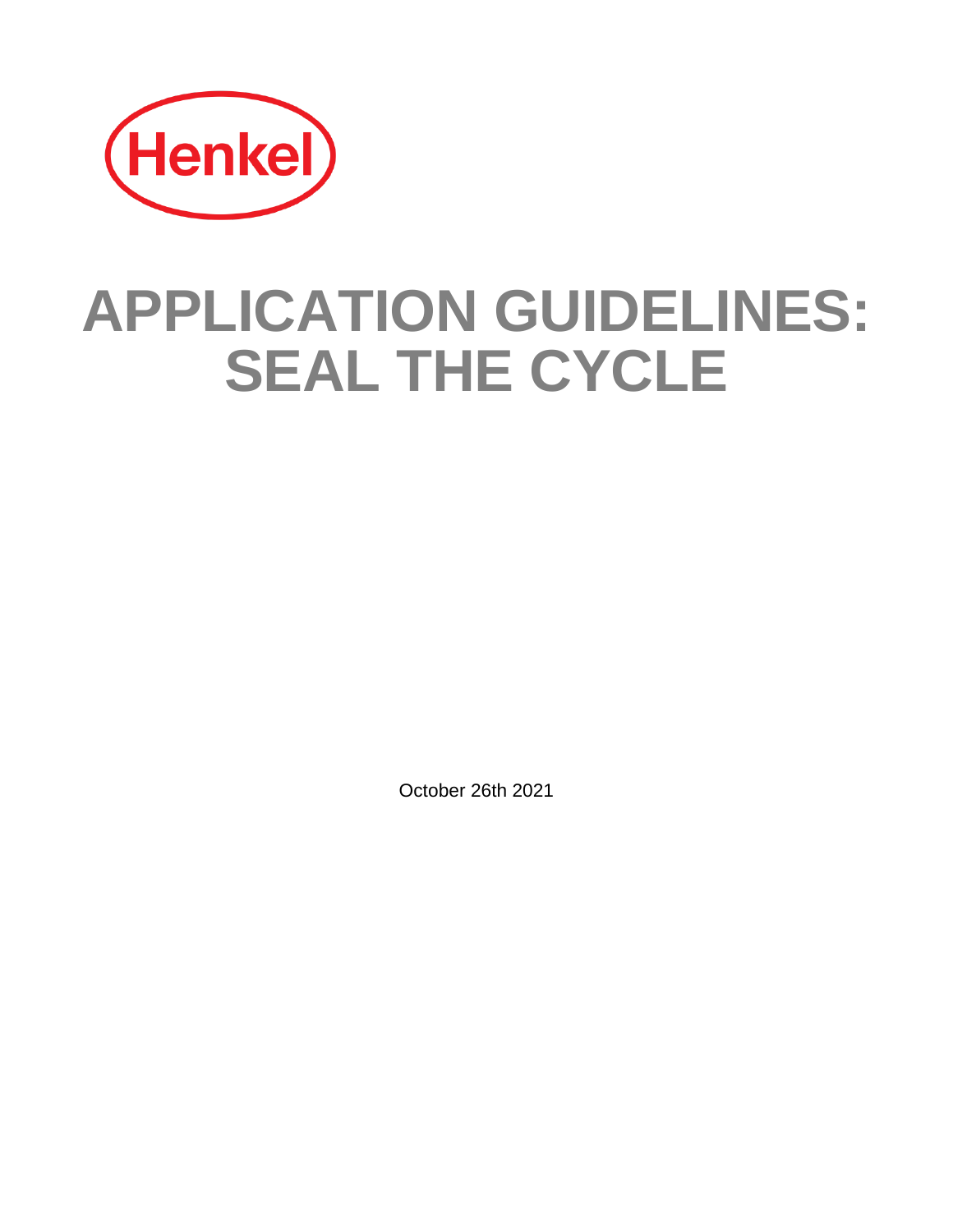



<span id="page-1-0"></span>

| <b>Table of Contents</b>                                          |                |  |
|-------------------------------------------------------------------|----------------|--|
| <b>TABLE OF CONTENTS</b>                                          | 1              |  |
| <b>INTRODUCTION</b><br>1.                                         | $\mathbf{2}$   |  |
| Henkel's background and commitment to sustainability<br>1.1.      | $\overline{2}$ |  |
| 1.2. Background of the Open Call                                  | 3              |  |
| 1.2.1.<br>General Objective of the Open Call                      | 3              |  |
| 1.2.2.<br><b>Expected Results</b>                                 | 3              |  |
| <b>APPLICATION GUIDELINES FOR OPEN CALL</b><br>2.                 | 4              |  |
| Definitions<br>2.1.                                               | 4              |  |
| 2.2.<br>Challenge                                                 | 5              |  |
| 2.3.<br><b>Implementation Territory</b>                           | 5              |  |
| 2.4.<br>Applicants                                                | 5              |  |
| 2.5.<br>Language                                                  | 5              |  |
| 2.6.<br>Currency of the Open Call                                 | 5              |  |
| Timeline<br>2.7.                                                  | 6              |  |
| 2.8. Selection Process                                            | 6              |  |
| 2.8.1.<br><b>Selection Criteria</b>                               | 6              |  |
| 2.8.2.<br>Selection stages                                        | $\overline{7}$ |  |
| Awards<br>2.9.                                                    | 10             |  |
| 2.10.<br>Notifications                                            | 10             |  |
| 2.11. Broadcast                                                   | 11             |  |
| 2.12. Application Fees                                            | 11             |  |
| 2.13.<br>Post Open Call Negotiations                              | 11             |  |
| 3.<br><b>INFORMATION ABOUT THE APPLICATION</b>                    | 11             |  |
| 3.1.<br>Forms                                                     | 11             |  |
| Applicant's legal background<br>3.2.                              | 12             |  |
| 3.3.<br><b>Validity of Applications</b><br>12                     |                |  |
| Intellectual and/or Industrial Property of the Projects.<br>3.4.  | 12             |  |
| 3.5.<br>Cancellation of the Award and Conclusion of the Agreement | 12             |  |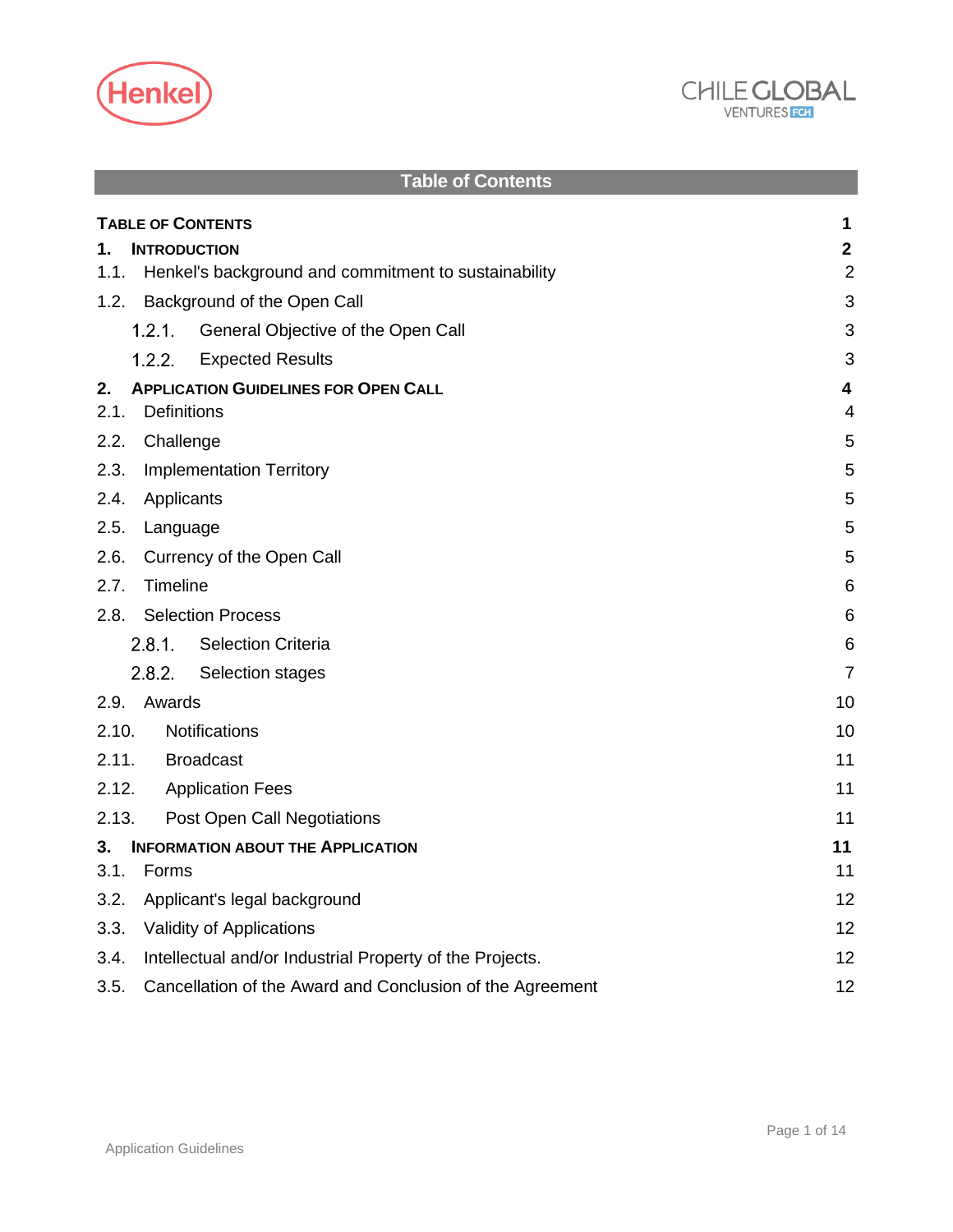



## <span id="page-2-0"></span>**1. Introduction**

# <span id="page-2-1"></span>**1.1. Henkel's background and commitment to sustainability**

Henkel operates globally with a well-balanced and diversified portfolio. The company holds leading positions with its three business units in both industrial and consumer businesses thanks to strong brands, innovations and technologies. Henkel Adhesive Technologies is the global leader in the adhesives market – across all industry segments worldwide. In its Laundry & Home Care and Beauty Care businesses, Henkel holds leading positions in many markets and categories around the world.

Founded in 1876, Henkel looks back on more than 140 years of success. In 2020, Henkel reported sales of 19.3 billion euros and an operating profit of 2.6 billion euros (adjusted for one-time gains/charges and restructuring charges). Henkel employs about 53,000 people worldwide – a passionate and highly diverse team, united by a strong company culture, a common purpose and shared values. As a recognized leader in sustainability, Henkel holds top positions in many international indexes and rankings.

Henkel has been taking a visionary approach to supporting environmental and social progress. It recognizes the potential impact it can have by developing sustainable innovations – because their products and technologies are used millions of times around the world every day. Henkel has integrated environmental and social criteria into its innovation process so that every new product or formulation contributes to sustainability.

Due to its long history of promoting sustainable development, as well as the broad product portfolio and presence in diverse markets, Henkel can contribute to almost all of the 17 Sustainable Development Goals (SDGs). The Company is actively supporting the achievement of these goals and continuously reviewing the targets and initiatives within its own sustainability approach to ensure they reflect the priorities set out by the SDGs.

There is no doubt that more needs to be done. We must go beyond legal requirements, beyond simple compliance, and proactively identify opportunities for improvement. Creating more value for customers and consumers, for the communities it operates in, and for the Company – while reducing its environmental footprint at the same time. This is the idea at the heart of Henkel's sustainability strategy and its related ambitious targets.

By working in collaboration with other actors who share these aims, Henkel seeks to find new solutions, raise the bar, and set new standards for the future.

For more information about the Company, please visit [www.henkel.com](https://www.henkel.com/)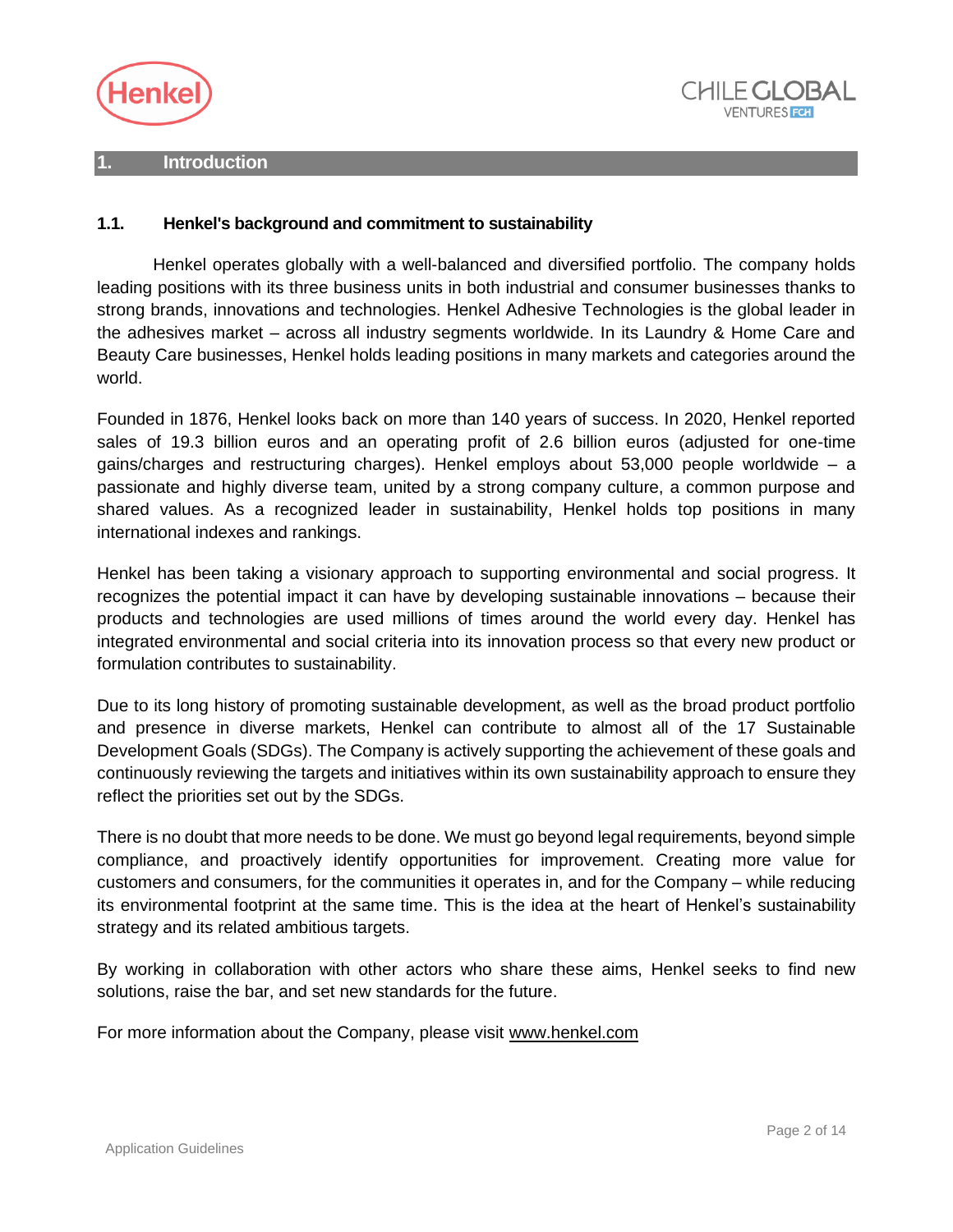



# <span id="page-3-0"></span>**1.2. Background of the Open Call**

Around the world, several hundred million high-density polyethylene (HDPE) silicone cartridges are annually commercialized by Henkel. As of today, these cannot be recycled given that the similar specific weight between silicone and HDPE does not allow to separate them using standard technologies. There are no efficient nor sustainable process to recycle the cartridges.

As part of its sustainability strategy, Henkel is seeking to identify technologies that allow for silicone and HDPE separation to incorporate the recovered HDPE into recycling value chain in an economically efficient manner.

With Seal the Cycle Henkel is looking to identify technological solutions that can contribute to the goal of allowing the separation of HDPE from their remanent residues. The goal of the challenge is to perform a recycling pilot in Chile with the wining solution aimed at scaling it to the global silicones sealant market.

We are looking for technologies that can contribute to the goal of taking stacks of cartridges from DIY stores where they are returned and recover the HDPE cartridges in a form acceptable to recyclers while minimizing the overall costs of cleaning and disposing the product or sealant.

Sealant's cartridges may also include other materials such as hybrid materials as Silane Modified Polymers, water-based acrylics, polyurethanes, and rubber-based products. We expect solutions to be able to separate these components as well, but the focus of Seal the Cycle is the HDPE-silicone separation.

#### <span id="page-3-1"></span> $1.2.1.$ **General Objective of the Open Call**

In the quest to improve the industry´s environmental performance, Henkel as market leader for sealants and adhesives has strong commitment to sustainability via greener formulation design and packaging solutions, contributing to a circular economy by enabling recycling.

Nowadays large numbers of tons of HDPE end up in the trash given the inability to recycle them. With Seal the Cycle you will have the opportunity to have a global impact in sustainability as silicone cartridges are used worldwide.

The winning solution will have the chance to test its solution in Chile together with Henkel in a silicone cartridge HDPE recycling pilot. If successful, the final goal is to scale the technology at a global scale. Henkel has already taken steps to implement the pilot.

#### <span id="page-3-2"></span> $1.2.2.$ **Expected Results**

The expected results of this Call are as follows: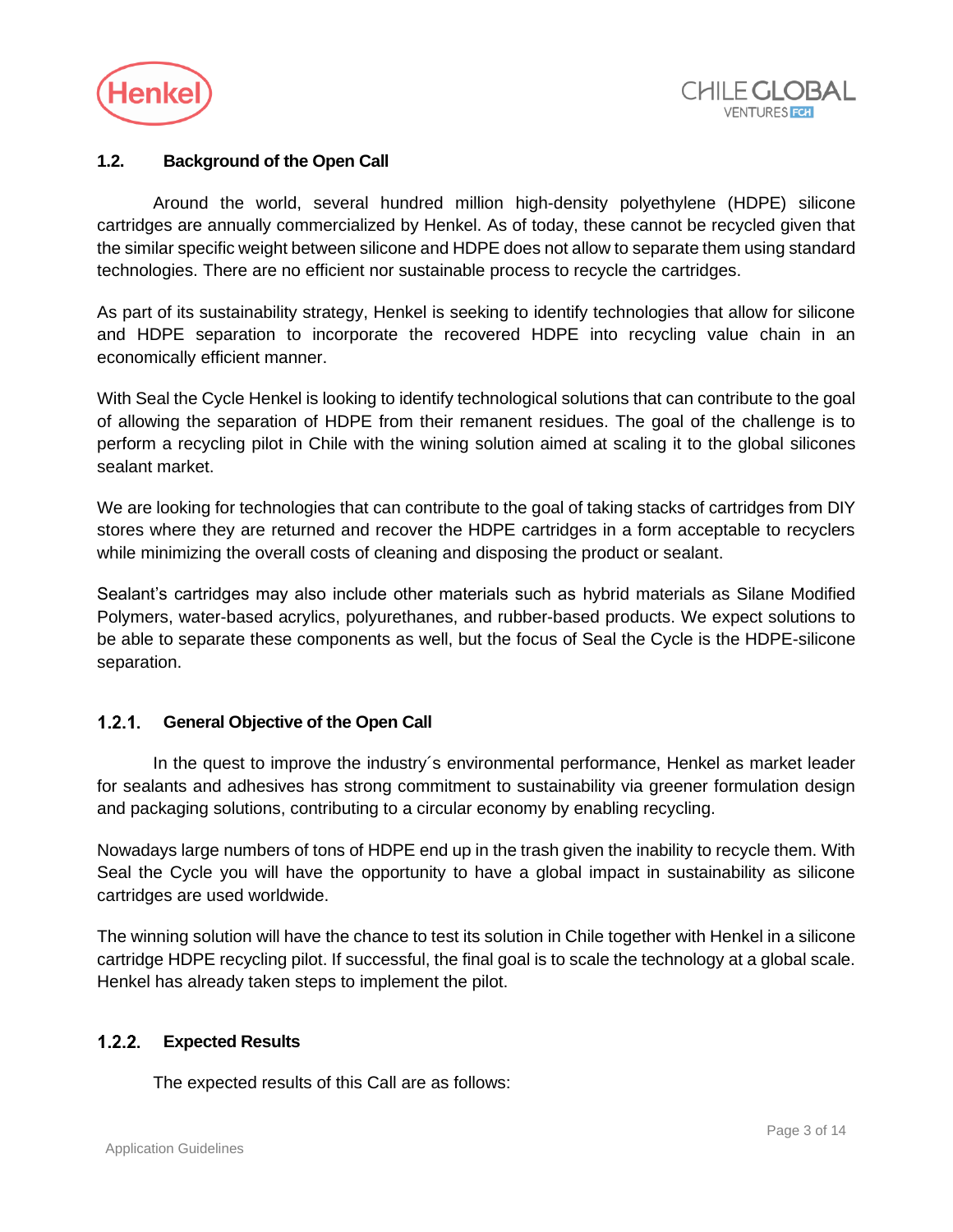



- (a.)Technologies able to produce clean HDPE from used silicone cartridges that is on par with the quality of HDPE currently used by recycling plants.
- (b.)Be able to handle industrial (large) volumes of HDPE.
- (c.) Positive environmental impact, to avoid creating an environmental hazard.

# <span id="page-4-0"></span>**2. Application Guidelines for Open Call**

This document contains the General Conditions for Seal the Cycle Open Call carried out by the Company to apply for projects that provide solutions to the challenge stated.

## <span id="page-4-1"></span>**2.1. Definitions**

<span id="page-4-2"></span>For the correct interpretation of these Guidelines, the terms indicated below shall have the meaning indicated in each case:

- **- Awardee** means the Applicant who is awarded the funds to implement the project submitted to the Open Call as part of its Application to solve the Challenge.
- **- Guideline** shall mean these terms and conditions and its annexes.
- **- Company** means Henkel AG & Co.
- **- Agreement** means the arrangement to be signed between the Awardee and the Company for the financing of the Project submitted by the Awardee as part of its Application to solve the Challenge.
- **- Open Call** means this open solicitation conducted by the Company.
- **- Challenge** has the meaning assigned to it in Section [0o](#page-4-2)f this document.
- **- Application** means the set of documents of the Technical Description and the Economic Description of the project that provides a solution to the Challenge to be presented by the Applicant in the form indicated in these Guidelines.
- **- Applicant** means each civil society organization submitting a project in this Call for Proposals to address the Challenge.
- **- Project** means a proposal submitted in the terms indicated in these Guidelines by an Applicant to provide a solution to the Challenge.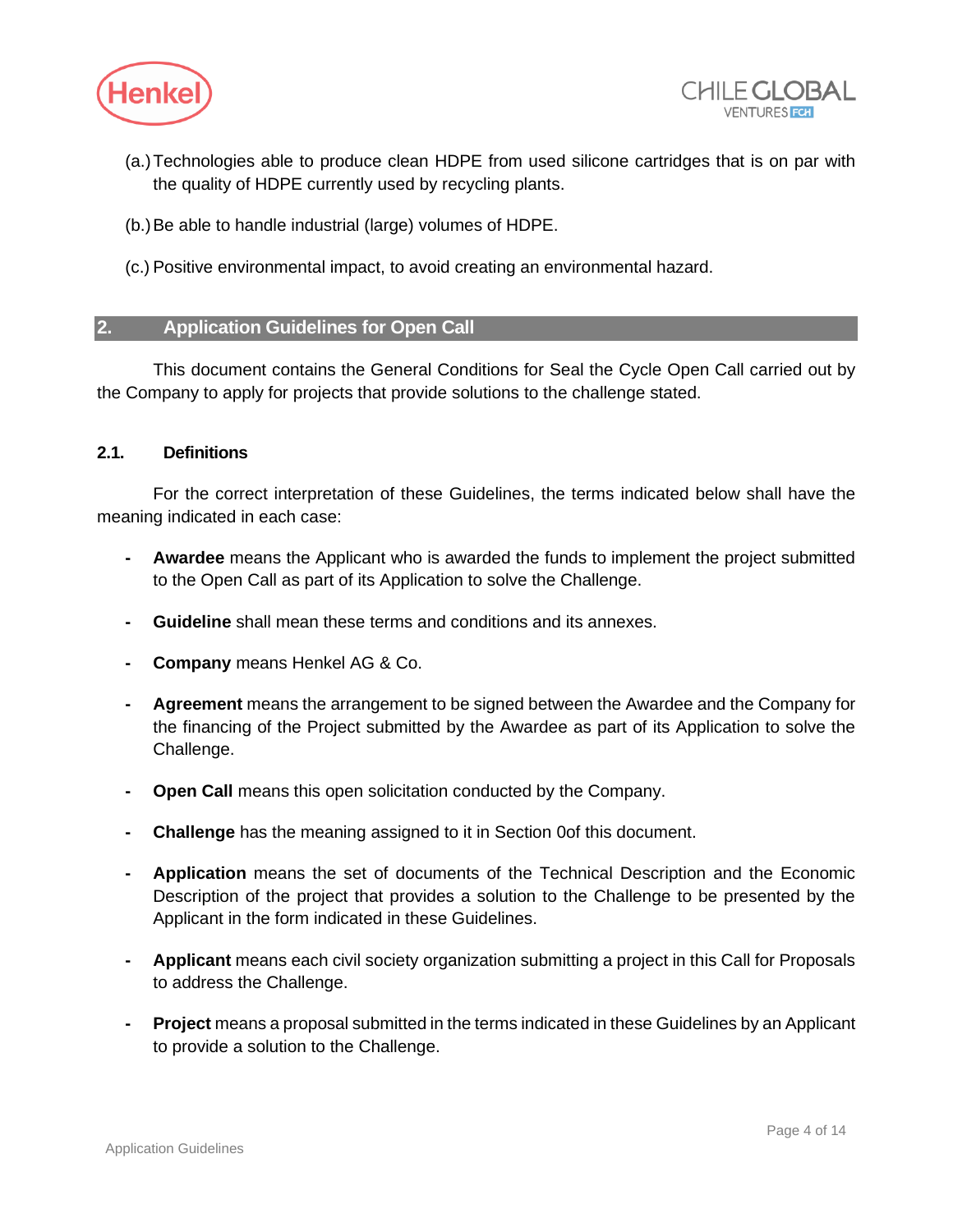



# <span id="page-5-0"></span>**2.2. Challenge**

We are looking laboratory-validated HPDE and silicone separation technologies with the potential for industrial scalability. These technologies can use wet, mechanical, or chemical separations processes.

Eligible technologies need to be at a technology readiness level (TRL) 3 or higher.

The challenge scope is to:

- (a.)Identify technologies and/or processes able to separate HDPE from silicone at an industrial scale; and/or
- (b.)Identify solutions for direct recycling of silicone cartridges.

## <span id="page-5-1"></span>**2.3. Implementation Territory**

The beneficiaries of the implementation of the Projects will have the opportunity to test their solution in Chile together with Henkel in a pilot for recycling HDPE from silicone cartridges. If successful, the technology will be implemented on a global scale.

## <span id="page-5-2"></span>**2.4. Applicants**

Seal the Cycle is open to large companies, SMEs, startups, and research centers with novel recycling technologies for separating HDPE and silicone. Participants must be able to perform a pilot in Chile if awarded as winners of Seal the Cycle. It is also possible to propose a pilot in an alternative location aimed to a technology transfer to run a pilot in Chile in case applicants are not able to pilot in Chile. Only legal entities are eligible to apply.

#### <span id="page-5-3"></span>**2.5. Language**

The official language of the Call and subsequent Agreement shall be English. Consequently, all communications during the Application and the term of the Agreement will be in that language.

## <span id="page-5-4"></span>**2.6. Currency of the Open Call**

The values stipulated by the Applicants in the Economic Description, according to the form attached to these Guidelines, shall be in United States Dollars (USD) or its equivalent in Euros (EUR), and shall not be subject to any type of adjustment.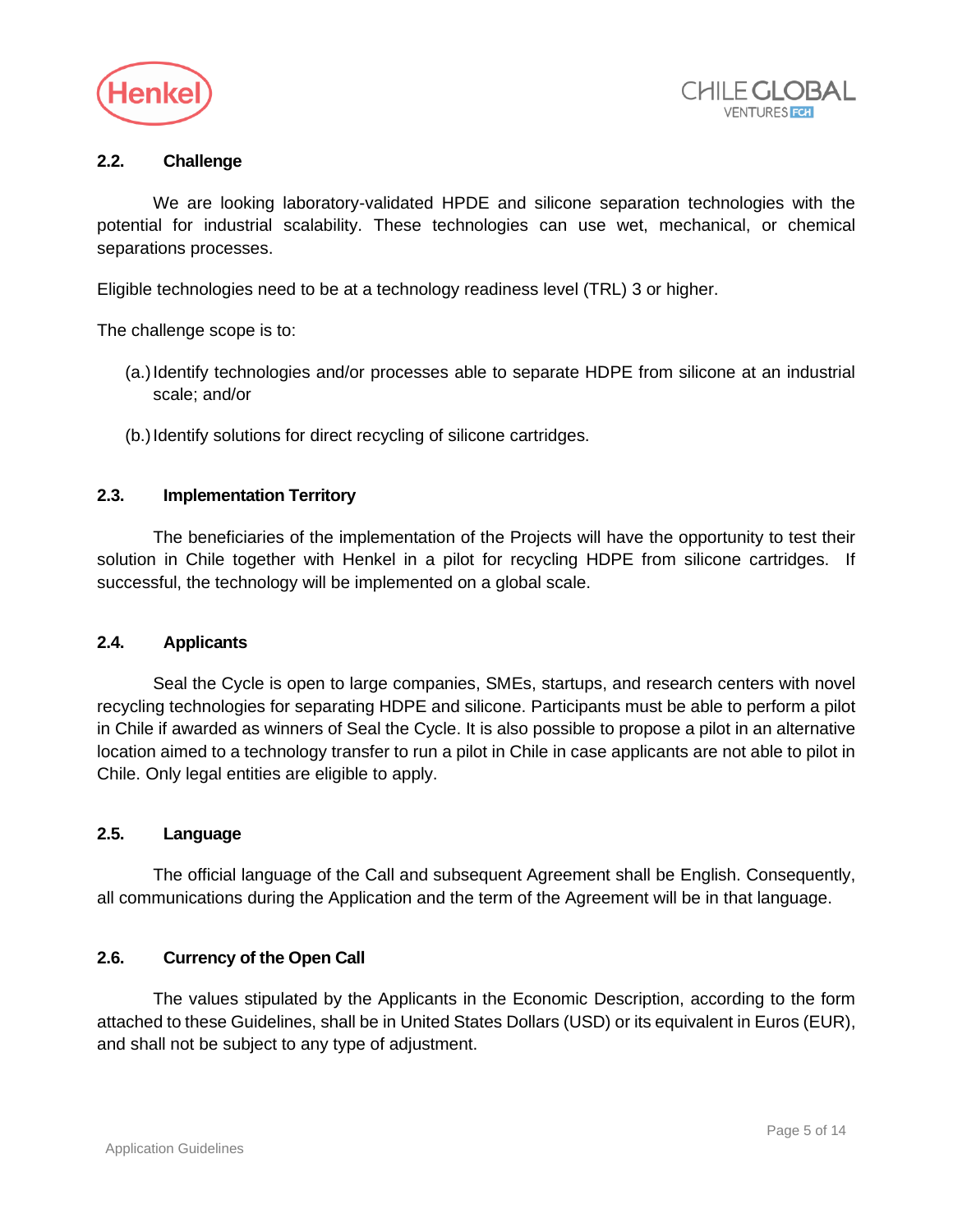



# <span id="page-6-0"></span>**2.7. Timeline**

The dates and activities associated with Seal the Cycle Open Call are indicated below:

| <b>STAGE</b>                    | <b>DATES</b>                                                     |
|---------------------------------|------------------------------------------------------------------|
| Beginning of application period | November 3rd, 2021                                               |
| <b>Explanatory webinars</b>     | November 10th, 24th and December 15th, 2021                      |
| End of application period       | December 22nd, 2021, 18:00 hours UTC-3 (Santiago,<br>Chile time) |
| Communication to selected teams | January 21st, 2022                                               |
| Final presentations             | February 2022 (date to be defined)                               |
| Announcement of winners         | February 2022 (date to be defined)                               |

During the periods indicated in the schedule of the process, Applicants may send the Company any questions regarding these Terms and Conditions.

On the other hand, the Company may modify, clarify or rectify any matter contained in these Guidelines, by means of a communication addressed to all Applicants, until the maximum date indicated in the aforementioned schedule.

The organization reserves the right to modify the schedule at any time. Participants will be duly informed in case any such changes take place.

## <span id="page-6-1"></span>**2.8. Selection Process**

#### <span id="page-6-2"></span> $2.8.1.$ **Selection Criteria**

The selection team will analyze the applications according to the following areas of evaluation:

- (a.)**Ability to Address the Challenge:** The Project proposal and technology is a solution that covers all areas of the challenge.
- (b.)**Level of Innovation:** Concrete added value for the beneficiaries, the Project has an integration of novel and existing technologies with a highly innovative approach.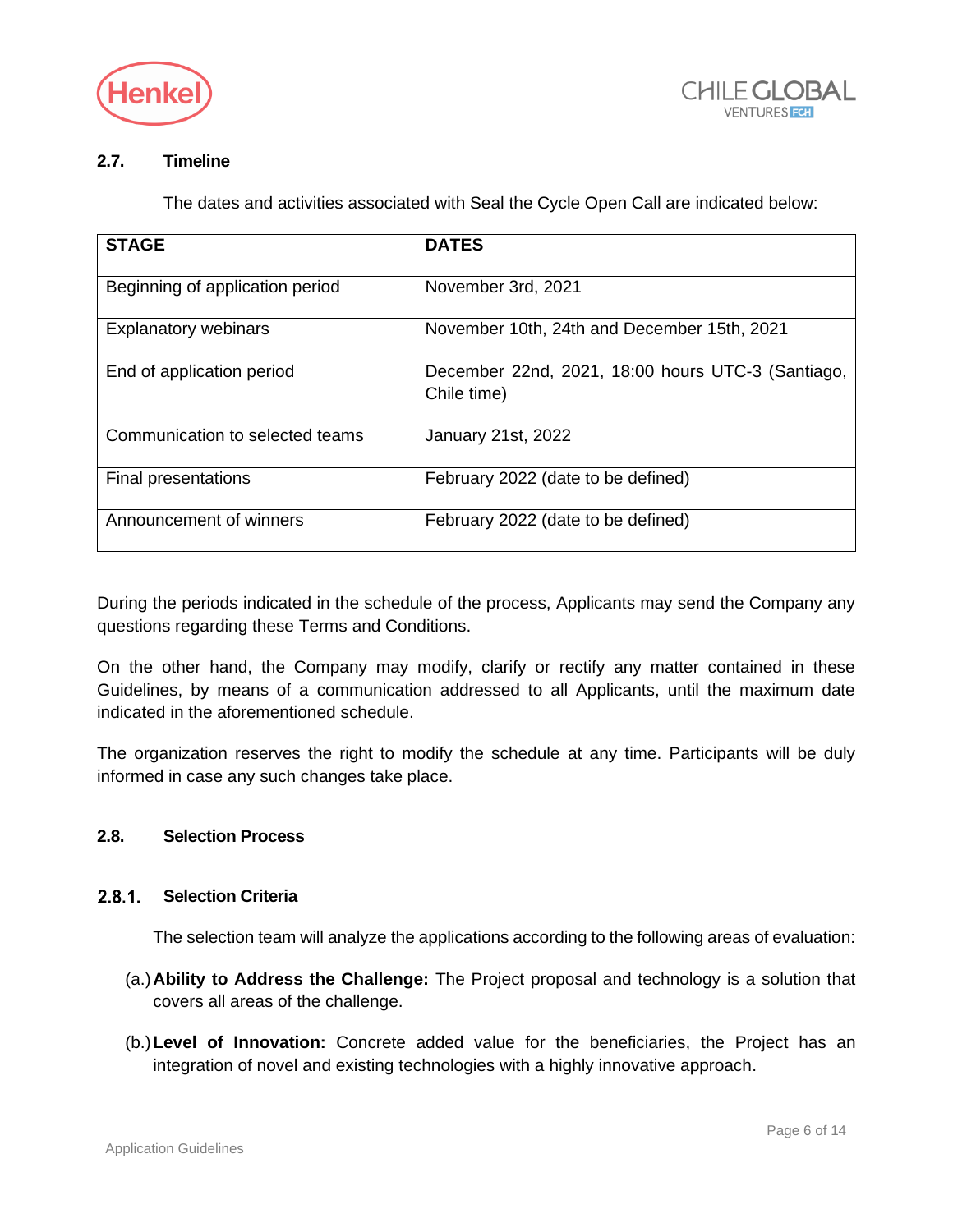



- (c.) **Business model and traction:** The market potential is justified. It includes a value proposition, verifiable market size, and concise business model.
- (d.)**Adoption Plan:** Defined processes of technology and knowledge transfers. Pilot project is relatively easy to implement.
- (e.)**Team and experience:** Degree of organization, multiple disciplines between members, level of dedication (governance) and commitment.

In addition, **key performance indicators have been defined, which will be relevant to consider when evaluating the project**. These are: process costs as a percentage of the value of virgin material, water and energy consumption per ton of treated material, correct waste disposal, percentage of clean HDPE obtained from each cartridge that is suitable to enter the recycling value chain, process productivity output (tons/hour), social impact, among others.

#### <span id="page-7-0"></span> $2.8.2.$ **Selection stages**

The selection process will consist of a series of six stages detailed below. The results of each stage will be communicated to the applicant's email address entered in the application form, and it will be the applicant's responsibility to review the information and communicate it to the rest of the team members.

First stage: Reception of applications.

Projects wishing to apply to this process must complete the application form on the website [http://www.sealthecycle.com/.](http://www.sealthecycle.com/) In addition to completing the application form, Applicants must attach, within the same application platform, copies of all legal documents specified in point 3.2 of these rules. This platform will be available from Wednesday, November 3rd, 2021, until 18:00 hours UTC-3 on Sunday, December 12th, 2021.

During the application period Applicants may request information that they consider relevant to the Company's call for applications.

Projects that submit the form after the established deadline will be automatically excluded from the process and will not be considered for review in subsequent stages.

# Second stage: Pre-selection

The pre-selection will be carried out by a ChileGlobal Ventures evaluation team which could be supported by experts from Henkel. After having concluded the application stage, this team will review all the forms completed within the time limit. If considered relevant by the organization, Projects could be asked to attend "Remote Meetings" which will be mandatory. This selection will be in accordance with the selection criteria mentioned in point 2.8.1 of these terms and conditions. The ChileGlobal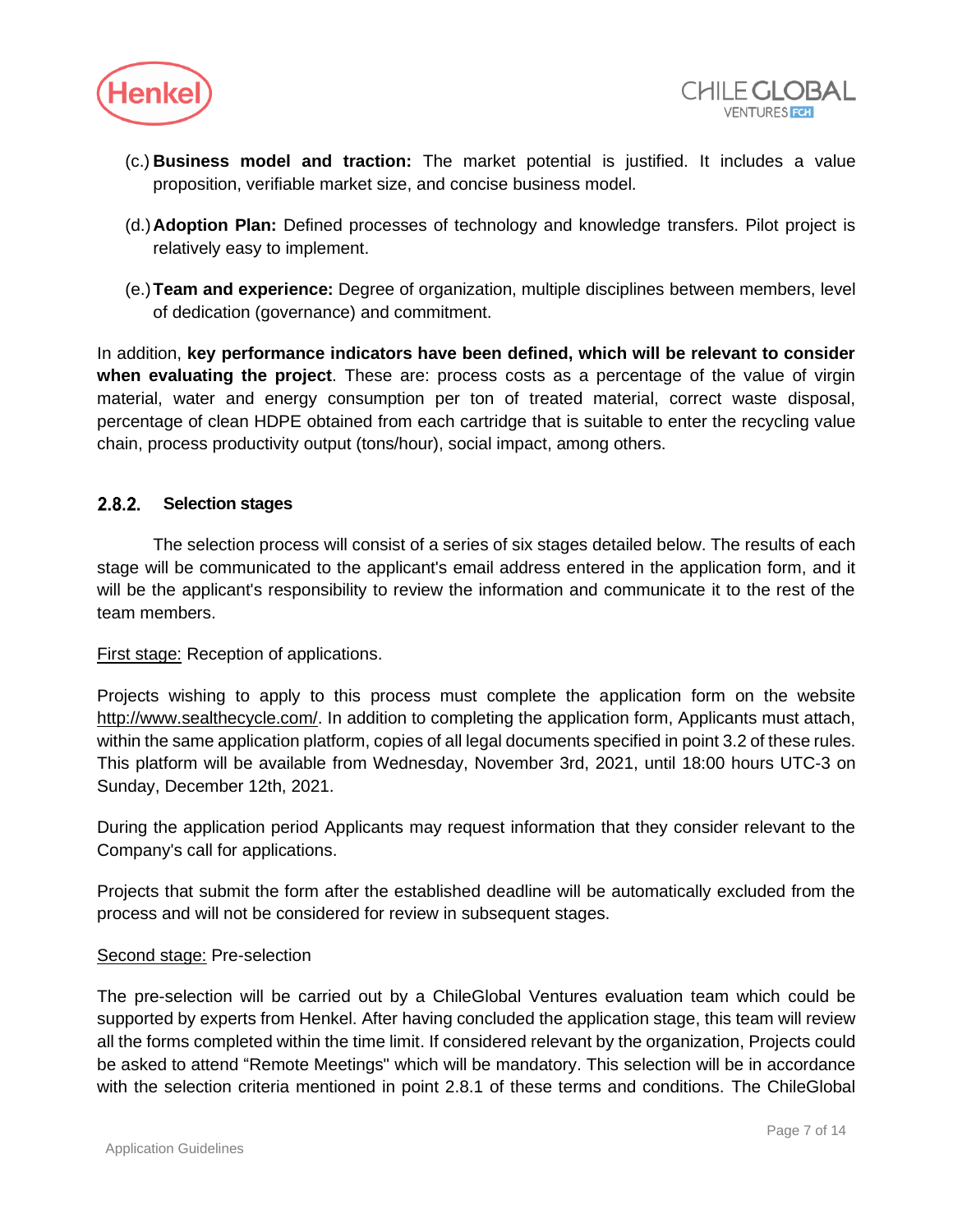



Evaluation Team will select up to 24 applicants to be part of the final selection process.

# Third stage: Final Selection

To review the pre-selected applications, Chile Global Ventures will coordinate a diverse team of experts from Henkel which will form the Henkel Evaluation Team. This team will review in detail all pre-selected application and select up to 5 proposals to be part de of the Final Demo Day where proposals will be presented to a Jury made up by senior Henkel executives.

The result of this selection will be communicated on January 14th, 2022, as stated in point 2.7 of this document. The reasons for this decision are exclusive and reserved to the evaluation team, and it is not their obligation to communicate it to the applicants, nor to communicate any kind of feedback.

Fourth stage: Face-to-Face or Remote Meetings.

During January 2022 the Applicants of the finalist Projects will meet with an evaluation team for no more than 60 minutes. In this meeting the Applicant will present its Project, together with an explanation of the implementation plan previously attached. In addition, Applicants will be required to answer questions posed by the evaluation team following their presentation.

These meetings are mandatory, and the selected applicants must be able to attend by their own means to the stipulated place. The details of the time and address of these meetings will be made known when the results of the previous stage are communicated personally to the email address of the Project Applicant assigned in the application form. It should be clarified that, in case the national contingency does not allow it, the meetings will be held remotely through a web platform.

At this stage, the evaluation team reserves the right to exclude any of the finalists from the final Demo Day if the proposal does not provide a good fit with Seal the Cycle. The communication of these results will be transmitted via e-mail personally to the e-mail addresses of the representatives assigned in the application form, and it is their responsibility to communicate them to the rest of the members of their team. The reasons for this selection are exclusive and reserved to the evaluation team and it is not their obligation to communicate them to the applicants.

## Fifth stage: Pitch Preparation, One Pager and Additional Information

Finalists will be required to attend three pitch preparation meetings in advance of the Demo Day to make sure all messages are being delivered in a succinct and assertive manner and all relevant topics are included. These sessions are mandatory and will be lead and coordinated by ChileGlobal Ventures.

Finalists will also be required to prepare a one pager and/or a summary of their application to be provided to the Jury's in advance of the final presentation.

If required, finalists must also make available relevant background information to corroborate the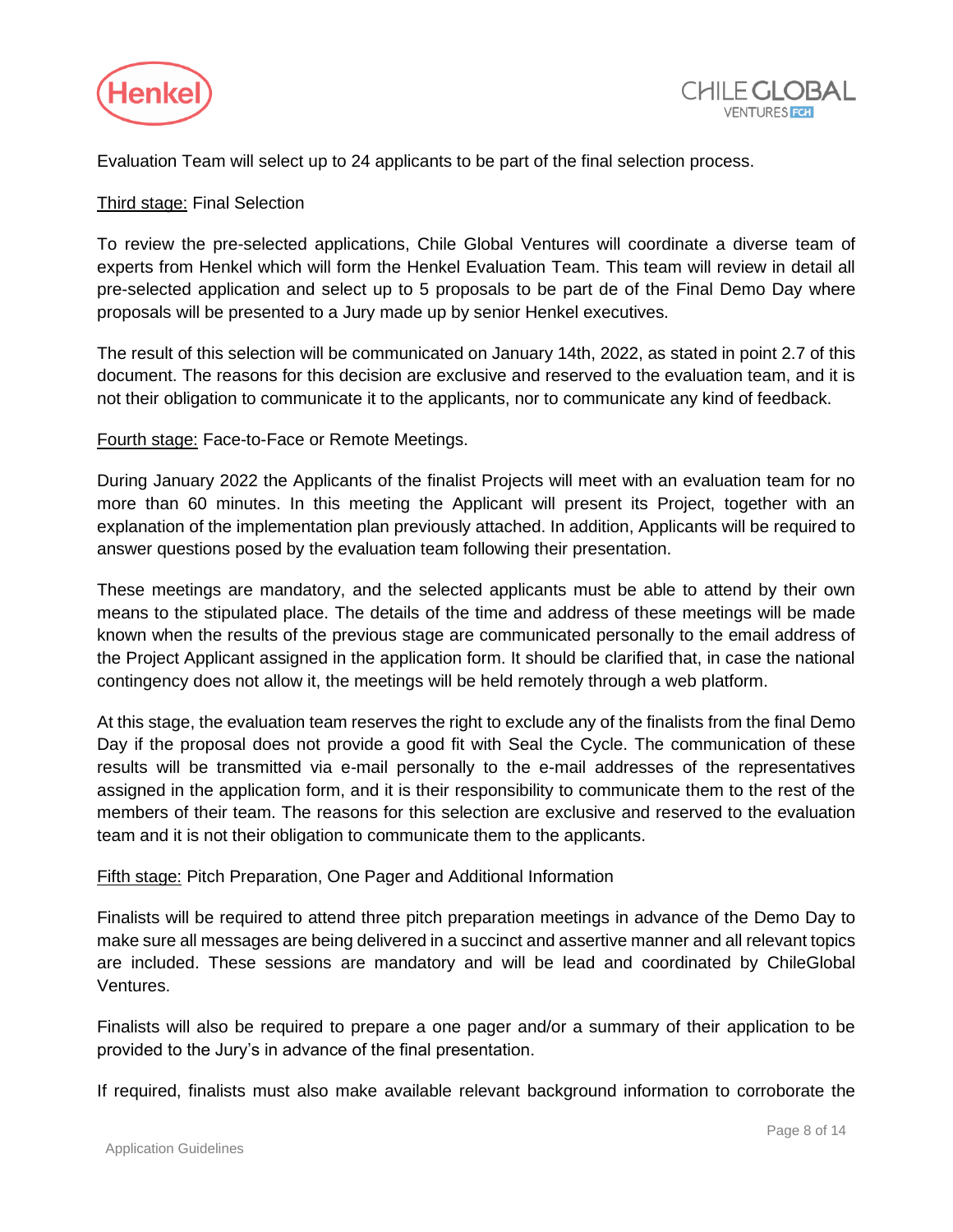



proposal and describe the company. For this purpose, finalists will be asked to provide the following:

- (a.)Access to the solution offered by the Project (if possible).
- (b.)Request for additional information about the Company

In the event that the Finalist does not submit the aforementioned background information, it will be automatically excluded from the process, without the option to participate in subsequent stages.

## Sixth stage: Demo Day

The finalist Projects will be invited to present their solution to the challenge before a jury composed of different work units of the Company. This presentation will be a private event between the representatives of the applicant Project and the jury, with the understanding that other participating Projects will not be able to attend as spectators of their competitors' presentations. These presentations may also be held remotely in response to national contingency or may not be held at all.

The presentations will take place during a working day on a date to be confirmed. The details of the time and address of the presentations will be announced when the finalists are defined and informed to the Project Applicant's email address assigned in the application form.

Applicant Projects must send the evaluation team the file of their presentations in digital form 24 hours prior to their presentation. For its part, the Company reserves the right to exclude participating Companies 24 hours before the presentation to be made to the jury for not sending their presentation within the indicated deadline.

The presentation to the jury will take place as follows:

- i) Presentation: The finalist must present their solution to the jury in no more than 10 minutes according to the format and contents explained above.
- ii) Round of questions: In the remaining time, the jury will ask questions to the representatives of the applicant Project. The Project will only answer these questions, thus avoiding making comments that are not related to the jury's doubts.
- iii) Deliberation: Once all the presentations have been made, the jury will choose the winning Projects. If the jury deems it convenient, it reserves the right to request additional background information within 2 days from the date of presentation. If there are irregularities in such background, the Company may exclude the Project from the process, discarding its option for subsequent stages.

The results of the presentations will be communicated directly to the representative of the finalist Project by means of the telephone number declared in the application form at the different stages.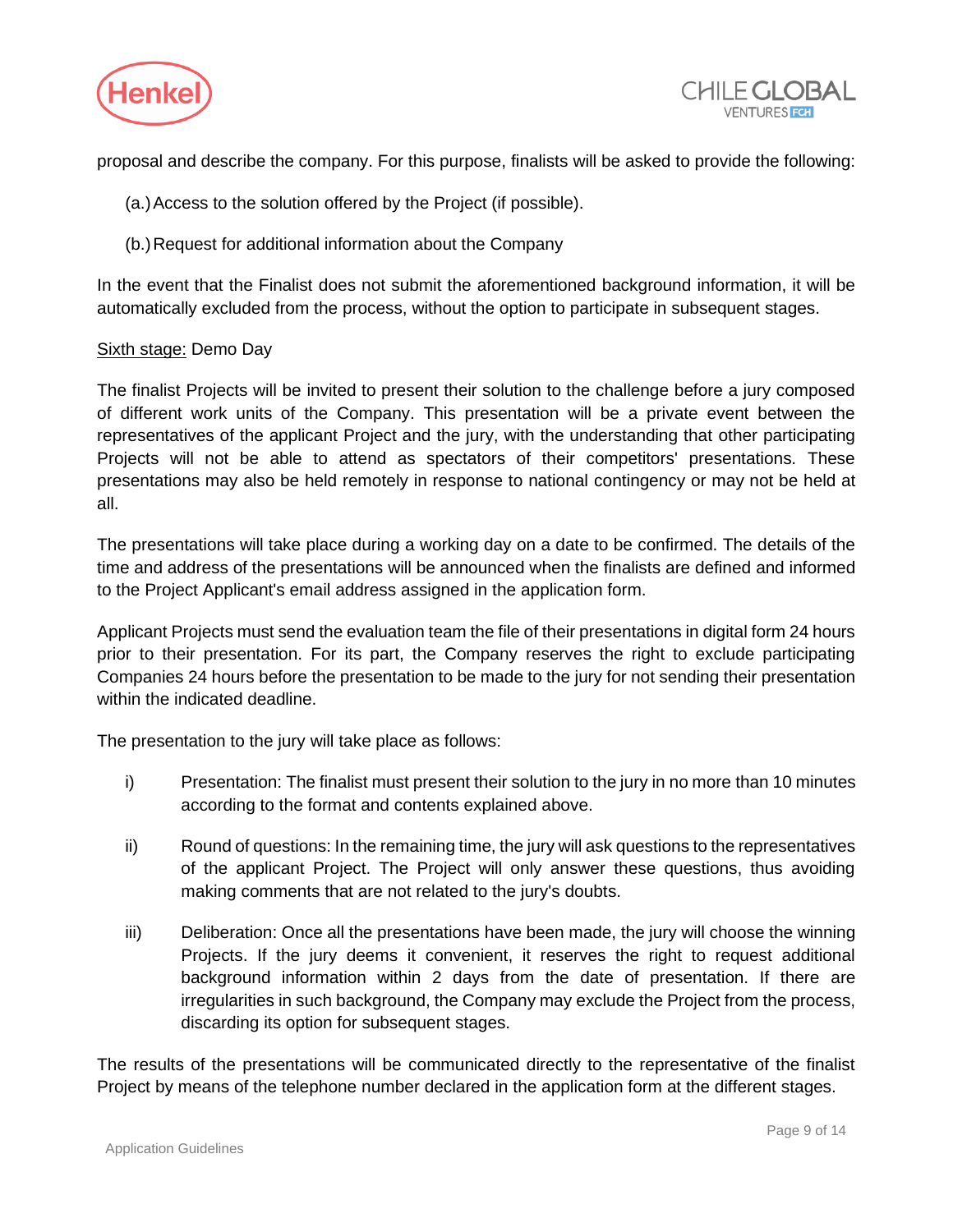



# <span id="page-10-0"></span>**2.9. Awards**

Of the finalist companies in the process, the Company will freely select the company or companies that in its sole judgment meet the objectives of the call and of the challenge posed, reserving the right not to select any of them, without further liability for the Company.

The winner of Seal the Cycle will receive a grant of  $\epsilon$ 20.000 and the opportunity to pilot the technology with Henkel in Chile aimed at scaling the solution to the Global market together with the chemical company. Henkel has already established a network of partners and is in a position to rapidly deploy a pilot together with the winning team.

The awarding of these prizes will take place after the communication of the results, so the winning Project will be informed in due course of the date of attendance at the awarding milestone, in order to formalize the awarding of the prize.

The prizes will be awarded to the person or group of legal entities or institutions that submit the candidacy, appear on the registration form and have been chosen as winners by the Jury. The prizewinners may renounce the prizes obtained.

The Company will verify the correct use of the funds provided for the development of the projects and reserves the right to demand from the winners of the awards sufficient information to account for the use of the resources provided and may cease funding in the event of any breach of the conditions established for the use of the funds.

On behalf of Fundación Chile, the projects will have the possibility to apply to the financing lines of its ChileGlobal Ventures platform to accelerate their development:

- Angel Investor Network (ChileGlobal Angels).
- Private Investment Fund (CLIN).

The mere fact of being winners or finalists of the call is not conducive to access to the aforementioned financing, as this corresponds to a process independent of this call with its own requirements and guidelines. ChileGlobal Ventures is the one who decides, without expression of cause, which Projects advance in this process, exempting the Company from liability and the outcome of this process.

# <span id="page-10-1"></span>**2.10. Notifications**

Notifications of the proceedings of the process shall be sent by e-mail, which shall be deemed to have been made the day after it is sent. No other type of communication between the Applicants and the Company or by any other means than the one indicated above will be considered valid.

Due to the large number of applications expected, the Company reserves the right to contact only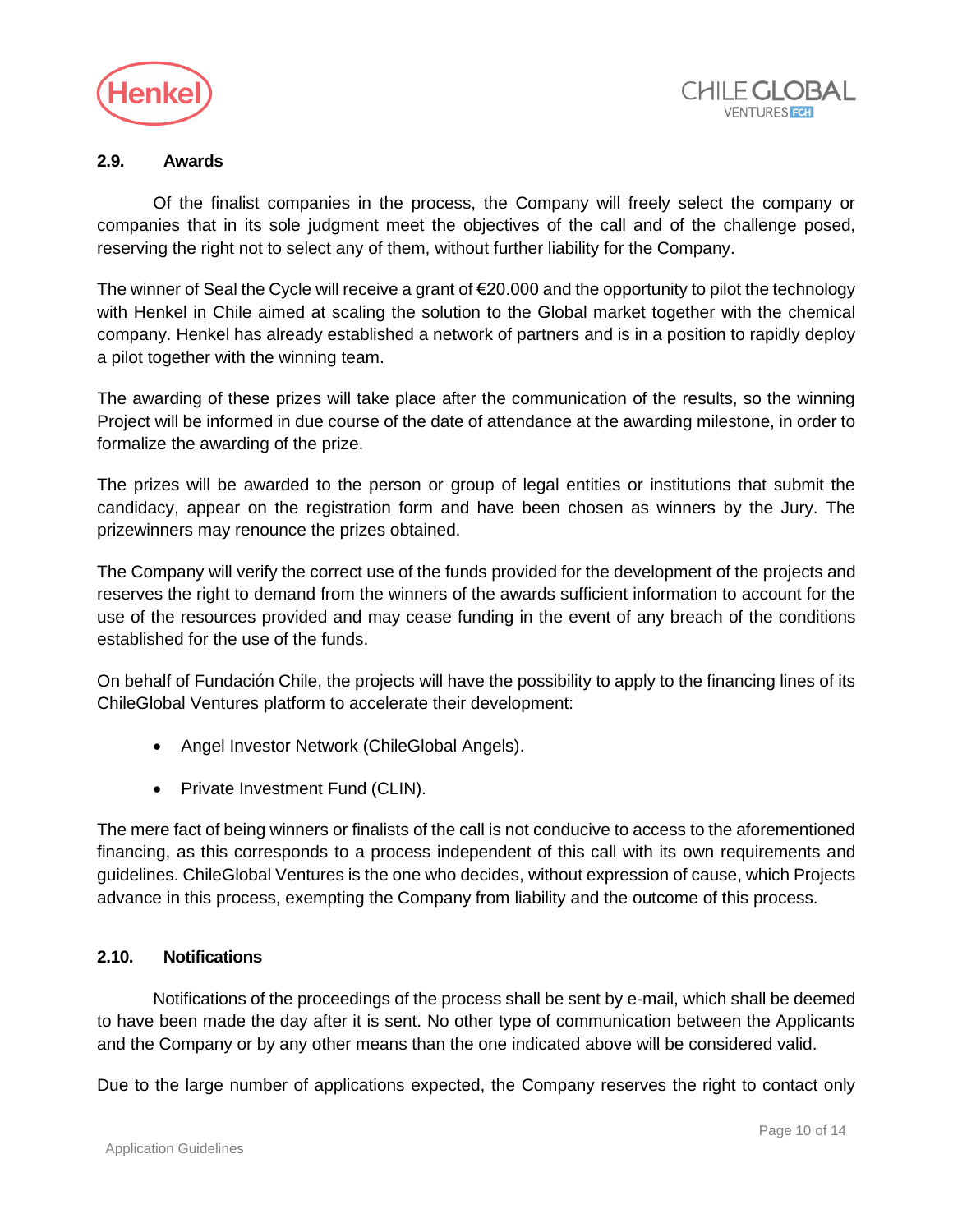



selected Applicants to evaluate their award.

# <span id="page-11-0"></span>**2.11. Broadcast**

The call for participation will be communicated through the publication of one or more notices in national and local media, which will include the following information: identification of the call, modalities, date and place where the bases will be available, day and time of opening and closing of applications, email for consultations and the means of application.

In this regard, all information relating to the call for proposals will be published on the website <http://www.sealthecycle.com/> and may be published and/or sent by electronic means.

## <span id="page-11-1"></span>**2.12. Application Fees**

The Applicant shall be responsible for all direct and indirect costs associated with the preparation and presentation of his or her Application, and the Company shall not be responsible for such costs in any case.

# <span id="page-11-2"></span>**2.13. Post Open Call Negotiations**

The winner party will be required to enter a negotiation in good faith with Henkel for the execution of a pilot project in Chile involving the winning solution. Henkel will require exclusivity in these negotiation for a period of 120 days after the winner has been announced. This exclusivity relates not to enter in negotiations with any other party involving performing an HDPE recycling project using the winning solution or technology.

Henkel reserves the right to hold parallel negotiations with any applicants at its own right.

# <span id="page-11-3"></span>**3. Information about the Application**

## <span id="page-11-4"></span>**3.1. Forms**

Projects wishing to apply to this process must complete the application form on the website [http://www.sealthecycle.com/.](http://www.sealthecycle.com/) In addition to completing the application form, Applicants must attach, within the same application platform, copies of all legal documents specified in point 3.2 of these rules. This platform will be available from Wednesday, November 3rd, 2021, until 18:00 hours UTC-3 on Sunday, December 12th, 2021. All information contained and submitted in the forms must be accurate and correct in all aspects.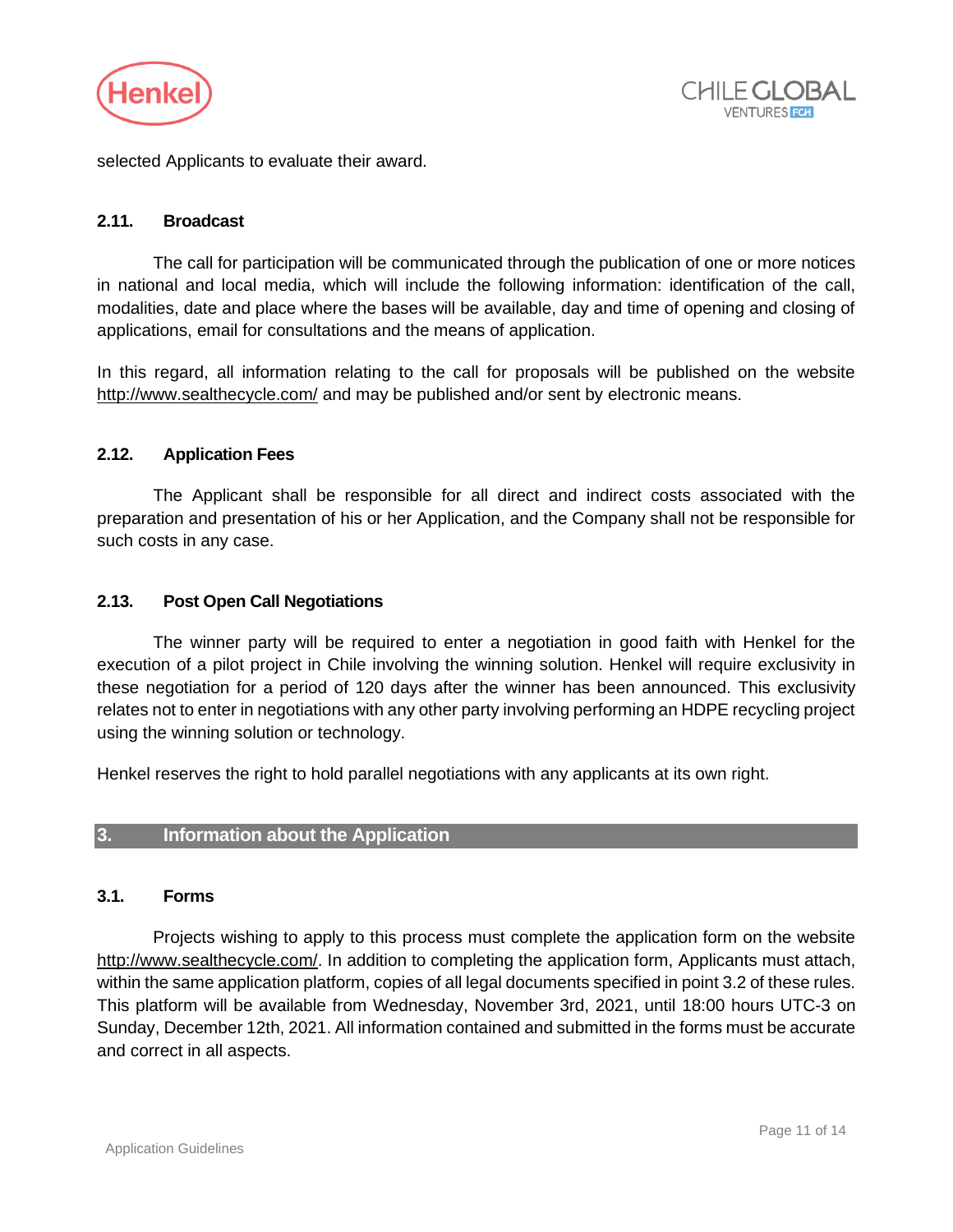



# <span id="page-12-0"></span>**3.2. Applicant's legal background**

- (a.)The Applicant must include a complete copy of its bylaws, including its articles of incorporation and amendments and the publication and registration of its respective extracts, together with a certificate of good standing of the Applicant company no older than 30 days, counted from the date of its presentation.
- (b.)In addition, copies of the public deeds containing the powers of attorney of its representatives who sign the Application and original certificates of the composition of its board of directors and executives and shareholders signed by the general manager, in the case of corporations or joint stock companies, must be attached.

## <span id="page-12-1"></span>**3.3. Validity of Applications**

Applications shall be valid for at least 180 calendar days from December 12th, 2021 and shall not be forfeited if the Company has notified an Applicant of the provisional award of the Call until the agreement is signed to the Company's satisfaction.

## <span id="page-12-2"></span>**3.4. Intellectual and/or Industrial Property of the Projects.**

The intellectual property of the works, software, designs or industrial drawings, trademarks, patents of invention or any type of intellectual creation that has been created by the Applicants prior to the execution of the prototype, will belong to them. It shall be the responsibility of each Applicant to register, record or manage such intellectual property rights. Applicants could be required to demonstrate they are legally allowed to use all the intellectual property described in the application.

Without prejudice to the following paragraph, the terms how the appropriable results of the execution of the Pilot Project, as well as all the information, inventions, technological innovations, procedures, plans and other documents, shall belong to the Applicants, will be defined in the agreement signed by Henkel and the selected solution prior to the execution of the Pilot Project.

# <span id="page-12-3"></span>**3.5. Cancellation of the Award and Conclusion of the Agreement**

The Company may reject, without cause, any incomplete Application, i.e., one or more of the information referred to in section 3 above is missing.

The Company may at any time terminate this Call for Applications, declare it void and/or reject all Applications received, without the foregoing events or decisions giving rise to any obligation on the part of the Company to compensate or indemnify the Applicants.

Likewise, the Company shall always have full freedom and autonomy to award the Agreement to